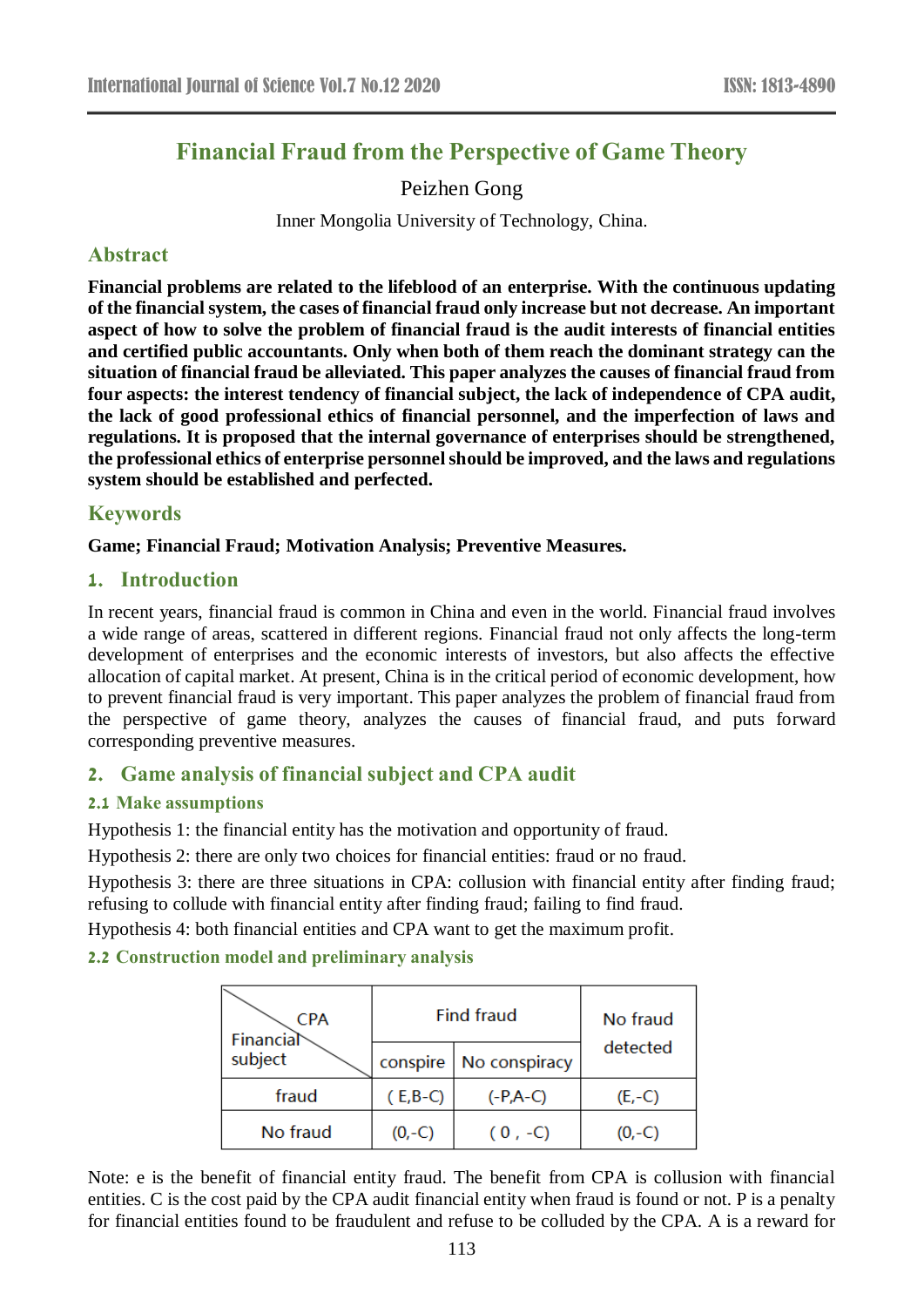CPA to detect fraud and disclose its behavior after refusing to collude with financial entities. The probability of fraud is C, the probability of no fraud is 1-C, the possibility of collusion is e, the probability of non collusion is 1-e, the probability of fraud detection is D, and the probability of no fraud is 1-D. All of the above variables are greater than zero. CPA's expected income:

 $EXP=d(ec(B-C)-e(1-c)C+(1-e)(A-C)c-C(1-e)(1-c))-C(1-d)=decB-decA+dcA-C$ 

Derivative of e:exp=dcB-dcA=dc(B-A)

Preliminary analysis: when D and C are constant, if  $b > A$ , then the above formula is an increasing function, that is, the higher the possibility of collusion between CPA and financial entities, the higher the expected earnings exp, and vice versa; if  $B < A$ , then the above formula is a minus function, that is, the higher the possibility of collusion between CPA and financial entities, the lower the expected income exp, and the higher the reverse.

Expected income of financial subject:EXP=dceE-Pdc(1-e)+(1-d)cE,

For C derivative: $exp=d(e-1)(P+E)+E$ 

Preliminary analysis: Suppose the financial entity is found to be financially fraudulent, and the CPA's penalty for refusing to conspire is equal to the revenue E that financial fraud may bring. Then  $exp=E$  $(1+d (e-1))$ , so the bigger E is, the more likely the financial subject is to cheat c, and the more profits it will obtain.Assume that the probability of CPA finding fraud is 1, and the probability of collusion with financial entities is 0.5.Exp = 0.5 (e-p), if E>P, then  $exp>0.As$  a result, when the likelihood of fraud by a financial entity increases, so does its expected earnings.

## **3. Motivation analysis of financial fraud based on Game Theory**

#### **3.1 Interest tendency of financial subject**

For listed companies, the benefits of financial fraud are often far greater than its costs. Through the above model analysis, we can see that: first of all, when the financial entity is fraudulent and the probability of being detected by CPA is 1, if the income of fraud is greater than the cost of punishment, the more likely the financial entity is to cheat, the higher its expected profit. In today's securities market, no matter which company is facing strong competitive pressure, any listed company has the tendency to pursue high profits. From the punishment of China Securities Regulatory Commission in the past, we can see that compared with the actual profits, the punishment of financial fraud of listed companies is very small. Therefore, listed companies often engage in financial fraud in order to pursue higher profits. Secondly, for the listed companies, if the possible penalty is equal to the possible profits, the more likely the audit companies collude, the more likely the listed companies to cheat. Due to the lack of independence of audit institutions in China, some listed companies may collude with auditors on the condition that they provide certain benefits.

### **3.2 CPA audit lacks independence**

For audit institutions, if the parties find the financial fraud and fraud probability of listed companies, if the return generated by collusion exceeds the return that can be obtained in the report, then the higher the probability of collusion, the greater the expected return. At present, the independence of audit institutions in China is low and the supervision effect is small. Most of the external auditors are companies with certain profit-making purposes. Therefore, if the violation cost is low and there is little or no reward after reporting, auditors can collude with listed companies to obtain excess profits.

#### **3.3 Financial personnel lack of good professional ethics**

Listed companies, regulators and industry self-discipline organizations do not pay enough attention to the follow-up education and professional ethics of financial personnel, which is one of the important factors leading to serious financial fraud of Listed Companies in China. At present, China's follow-up education for financial personnel is relatively low, and the evaluation of the results of follow-up education is even lower. In the case of low professional ethics and weak legal consciousness, the company can assist senior managers in financial fraud in order to obtain illegal benefits and satisfy the opinions of senior management.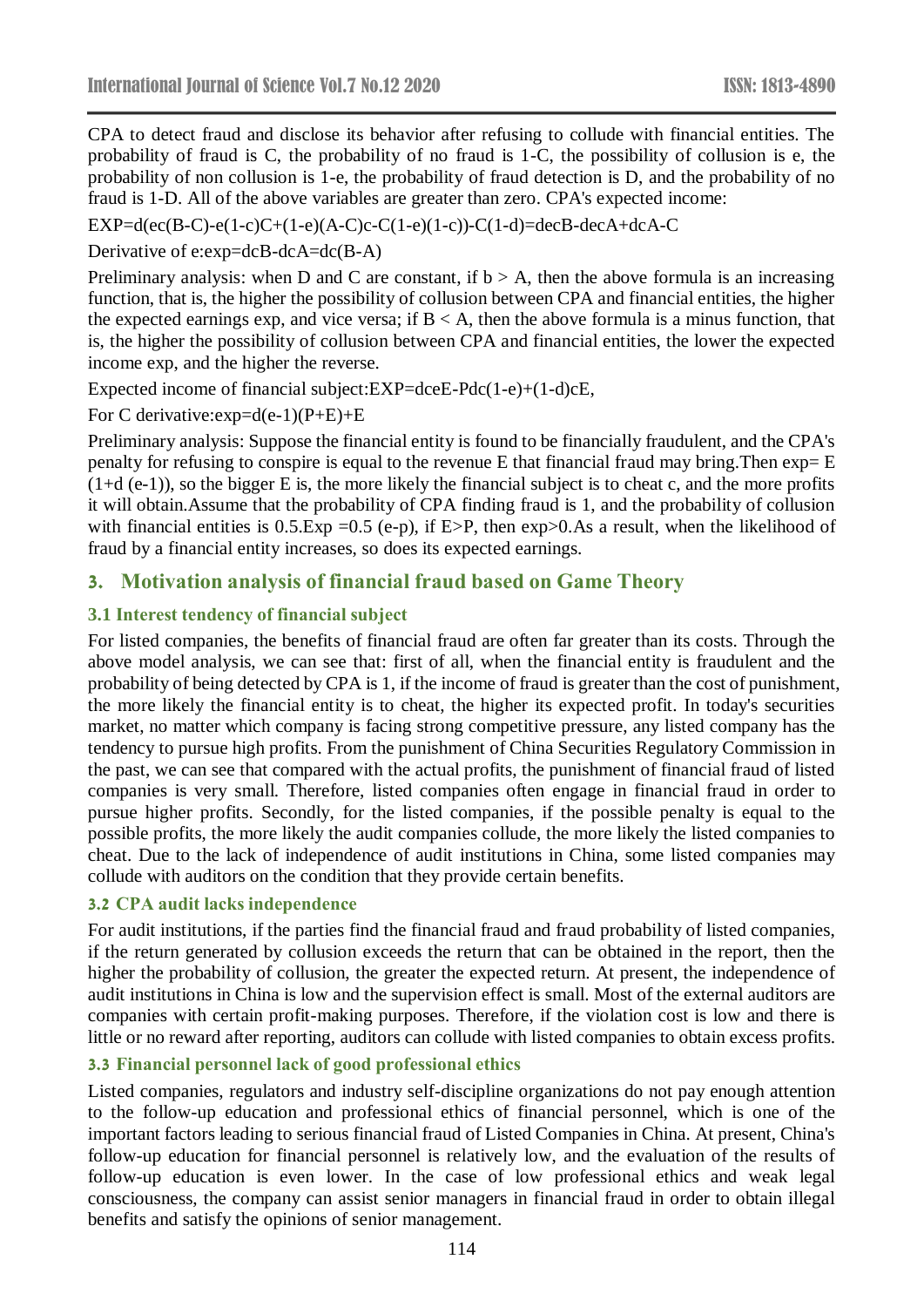#### **3.4 Laws and regulations are not perfect and supervision is not strict**

At present, the financial regulation of listed companies is still in the regulatory level. Low status leads to low executive power and attention, and there are some loopholes. In addition, Chinese regulators still lack supervision of listed companies. There is a certain time lag in the administrative punishment of listed companies, which will lead to the idea of "first of all, violate the needs of the present stage, and ignore the punishment in the future". There is no doubt that this increases the motivation of listed companies to participate in financial fraud.

### **4. Measures to prevent financial fraud of listed companies based on Game Theory**

#### **4.1 Strengthening the internal governance of enterprises**

To prevent the financial fraud of listed companies, we should first strengthen the internal control of enterprises. It can be improved from five aspects: control environment, risk assessment, control activities, information and communication and internal supervision: first, the enterprise should set up an audit committee. In order to provide the basis for enterprise decision-making, the director with rich experience and strong accounting professional knowledge should serve as the Audit Committee; the second is to build a risk assessment system. The third is to establish information communication platform. Fourth, the listed enterprises should set up internal supervision committee. Check the problems of internal control and evaluate the effectiveness of internal control.

#### **4.2 Improve the professional ethics of enterprise personnel**

It is necessary to continuously carry out continuing education and professional ethics training for the financial personnel and senior management of the company. As far as continuing education is concerned, our country mainly adopts the way of online lectures and examinations, but this method can not improve the professional knowledge of financial personnel. The company can employ professional teachers to explain and summarize the problems encountered in daily work, and carry out inspection in the form of closed book examination. Cash rewards will be given to the personnel with excellent results and punishment will be given to unqualified personnel In terms of professional ethics training, employees all know the professional ethics, but they don't pay attention to it. The company should conduct professional ethics training from time to time. When dealing with problems, they should constantly emphasize professional ethics, and senior managers should teach by example.

#### **4.3 Establish and improve laws and regulations system**

At present, China's laws and regulations on enterprises and audit institutions are not strong punishment for violations. Even if enterprises and audit institutions violate the rules, the cost they pay is small, and the possibility of collusion between them is large, which leads to frequent financial fraud. Therefore, China should establish and improve the laws and regulations, increase the punishment, and establish a special regulatory body to inspect the financial reports and audit reports of audit institutions from time to time, so as to prevent the occurrence of financial fraud.

### **References**

- [1] Qiu Liya, Liu Ruochen. Research on motivation, means and prevention of financial fraud of listed companies from the perspective of game theory [J]. Journal of Changchun University of Technology (SOCIAL SCIENCE EDITION), 2017,30 (04): 83-86.
- [2] Zhang Yuhui. Financial irregularities from the perspective of game theory [J]. Hebei finance, 2017 (12): 49-52.
- [3] Gong Xun. Research on the effectiveness of financial fraud supervision of Listed Companies [J]. Financial and accounting communication, 2013 (02): 44-45.
- [4] Li Ge. Research on financial fraud of Listed Companies in China [D]. Jingzhou: Changjiang University, 2014.